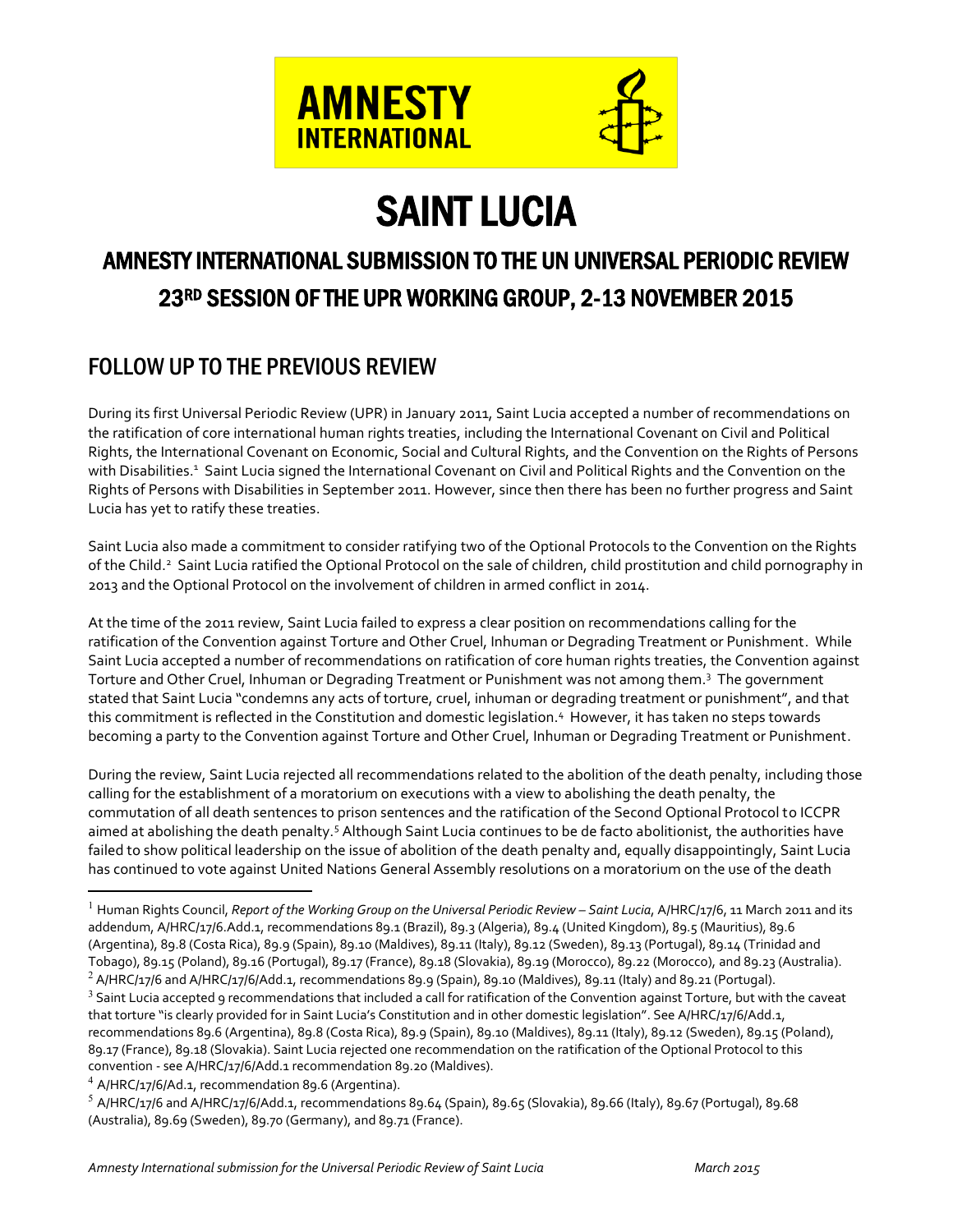penalty.

In response to recommendations regarding discrimination based on sexual orientation, Saint Lucia committed to "endeavor to raise public awareness, with regard to discrimination against any persons, where such discrimination occurs". <sup>6</sup> Regrettably, according to local human rights activists, the government has not carried out public-awareness campaigns to address the stigma surrounding sexual orientation and gender identity, including same-sex relations. Despite commitments made, the authorities have yet to introduce comprehensive legislation to protect LGBTI people from discrimination and to promote respect for their human rights and dignity.

# THE NATIONAL HUMAN RIGHTS FRAMEWORK

In 2005 Saint Lucia initiated a process of constitutional reform and in May 2013, the report of the Constitutional Reform Commission was tabled in Parliament with a series of recommendations to reform the current Constitution. So far, however, the reform process has not been pursued despite important recommendations to strengthen gender equality and the protection of children.

# THE HUMAN RIGHTS SITUATION ON THE GROUND

### **Discrimination against lesbian, gay, bisexual, transgender and inter-sex people**

Consensual same-sex sexual activities between adults continue to be criminalized in Saint Lucia.7 This legislation is discriminatory and arbitrarily interferes with the right to privacy. It also encourages stigmatisation of lesbian, gay, bisexual, transgender and intersex people (LGBTI) across the country.

During its previous review, Saint Lucia rejected recommendations to decriminalize sexual relations between same-sex consenting adults due in part to "deeply entrenched societal mores and values". <sup>8</sup> As mentioned above, Saint Lucia made a commitment to raise public awareness with regard to discrimination – a commitment that regrettably the government has failed to act on.

In its response to the recommendations, Saint Lucia also pointed to the constitutional reform, which was ongoing at the time. In its 2011 report, the Constitutional Reform Commission highlighted the "high level of violence and abuse directed against persons who were not heterosexuals and who have other sexual orientations"<sup>9</sup> and recommended that "discrimination based on sexual orientation is unacceptable and should be addressed under well-defined ordinary legislation". <sup>10</sup> Local activists working for LGBTI rights continue to denounce the discrimination suffered by LGBTI people, particularly in access to employment and in the work place. The Constitutional Reform Commission similarly argued that "persons should not be fired from their jobs or excluded from employment on the basis of their sexual orientation". 11

 $6$  A/HRC/17/6 and A/HRC/17/6/Add.1, recommendations 89.92 (Spain), 89.93 (France), 89.94 (Canada), 89.95 (Slovenia), and 89.96 (United States).

<sup>&</sup>lt;sup>7</sup> Saint Lucia Criminal Code, No. 9 of 2004, section 132 – 1, 2. Section 133 – 1, 2, 3,

http://www.rslpf.com/site/criminal%20code%202004.pdf accessed on 25 February 2015.

 $^8$  A/HRC/17/6 and A/HRC/17/6/Add.1, recommendations 89.92 (Spain), 89.93 (France), 89.94 (Canada), 89.95 (Slovenia), and 89.96 (United States).

 $9$  Constitutional Reform Commission Report – Chapter 3, Saint Lucia.

 $10$  Constitutional Reform Commission Report – Chapter 3, Saint Lucia.

 $11$  Constitutional Reform Commission Report – Chapter 3, Saint Lucia.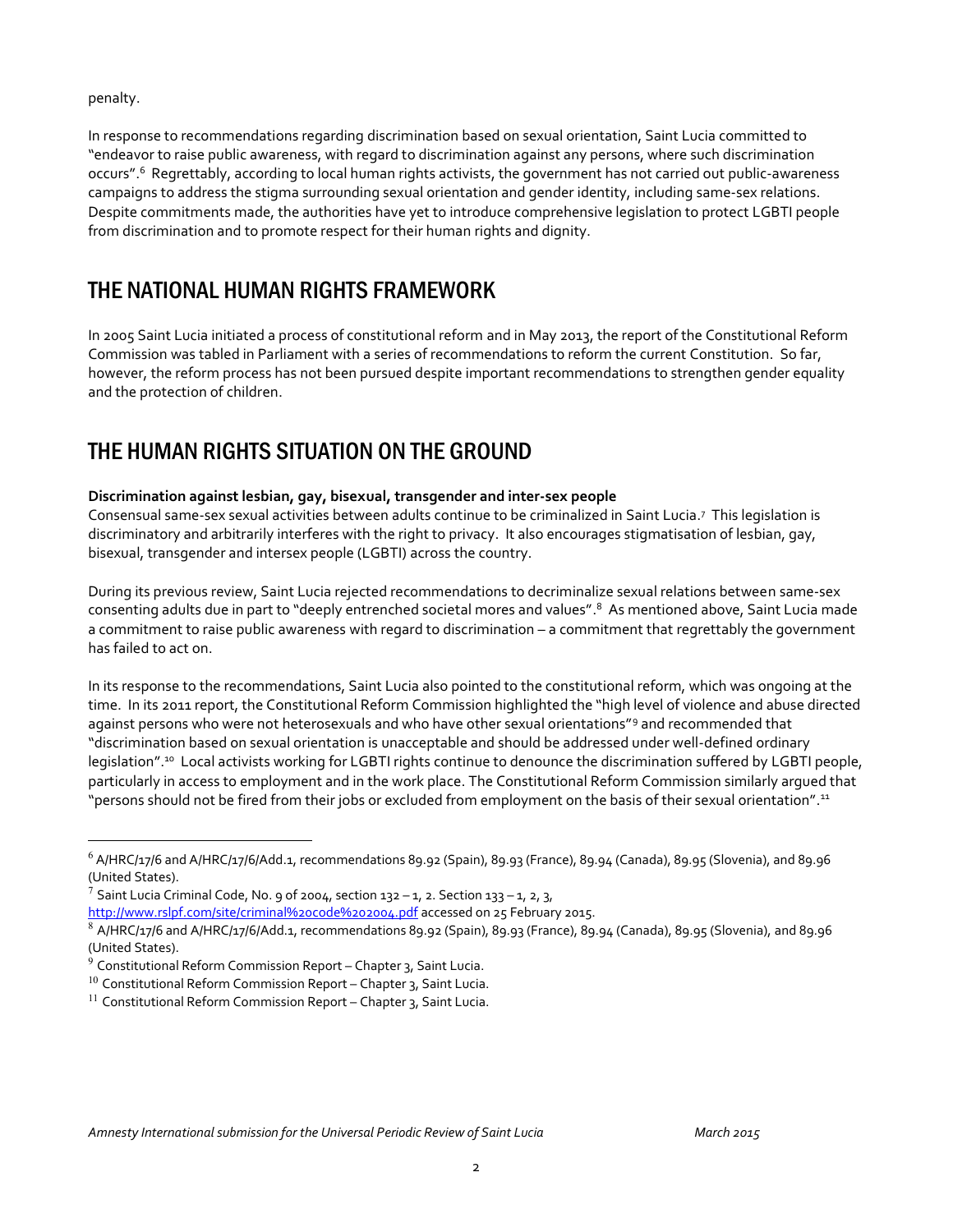#### **The death penalty**

Murder is punishable by death under Articles 86 and 87(3) of the Criminal Code. The last execution in Saint Lucia was carried out in 1995, while the last death sentence known to have been imposed was handed down in 2011.<sup>12</sup> By the end of 2014, there was no one on death row in Saint Lucia. Mitchel Joseph was the last person under sentence of death when his death sentence was commuted to life imprisonment on 8 July 2013.<sup>13</sup>

Saint Lucia has observed a de facto abolitionist position on the use of the death penalty for 20 years. However, during the 2011 UPR the government stated that Saint Lucia is not in a position to abolish the death penalty and that the population has been calling for its revival due to an upsurge in crime. 14

In December 2014, former National Security Minister Guy Mayers stated to a newspaper that the death penalty was one way to stop criminals from committing certain types of crimes, arguing that "when someone has committed a heinous crime and they have been executed, they are no longer there to commit a crime, so how can you say capital punishment cannot prevent crime".<sup>15</sup> Amnesty International is concerned that such statements by high-profile politicians may encourage popular belief that the death penalty acts as a deterrent and recalls that there is no convincing evidence that the death penalty has a deterrent effect on crime. Moreover, there is a wide range of measures that the government can take to protect the population in Saint Lucia from crime and violence, such as strengthening the capacities and resources of the police and judiciary.<sup>16</sup> Since the last review, the authorities have failed to show political leadership in terms of drawing attention to the human rights issues inherent in the death penalty, as well as to promote its abolition.

Amnesty International is also disappointed to note that Saint Lucia voted against United Nations General Assembly resolutions 67/176 of 20 December 2012 and 69/186 of 18 December 2014 on a moratorium on the use of the death penalty. Amnesty International opposes the death penalty in all circumstances as a violation of the right to life and the ultimate cruel, inhuman and degrading punishment.

## RECOMMENDATIONS FOR ACTION BY THE STATE UNDER REVIEW

#### **Amnesty International calls on the government of Saint Lucia to:**

#### *Ratification of regional and international human rights treaties*

- Implement in full the recommendations accepted during its first UPR to ratify the International Covenant on Civil and Political Rights, the International Covenant on Economic, Social and Cultural Rights, and the Convention on the Rights of Persons with Disabilities;
- **Ratify the Convention against Torture and Other Cruel, Inhuman or Degrading Treatment or Punishment;**
- Seek the assistance of the Office of the High Commissioner for Human Rights in overcoming any obstacles in ratifying international human rights treaties and ensuring full compliance with international human rights obligations.

 <sup>12</sup> Amnesty International, *Death penalty in the English-speaking Caribbean*, Index; AMR 05/001/2012.

<sup>13</sup> Amnesty International, *Death sentences and executions 2013*, Index: ACT 50/001/2014.

 $14$  A/HRC/17/6, par. 38. Saint Lucia stated that "due to the upsurge in certain crime, nationals have in fact been calling for a revival of the use of the death penalty".

<sup>15</sup> Saint Lucia Times*, Guy Mayers favours execution of Gobat Killers,* 10 December, 2014, http://stluciatimes.com/article/guy-mayersfavours-execution-gobat-killers, accessed 31 March 2015.

<sup>16</sup> Amnesty International, *Saint Lucia: Amnesty International welcomes commitment to consider ratification of core human rights treaties and urges Saint Lucia to combat discrimination based on sexual orientation and to abolish the death penalty,* Index: AMR 56/001/2011.